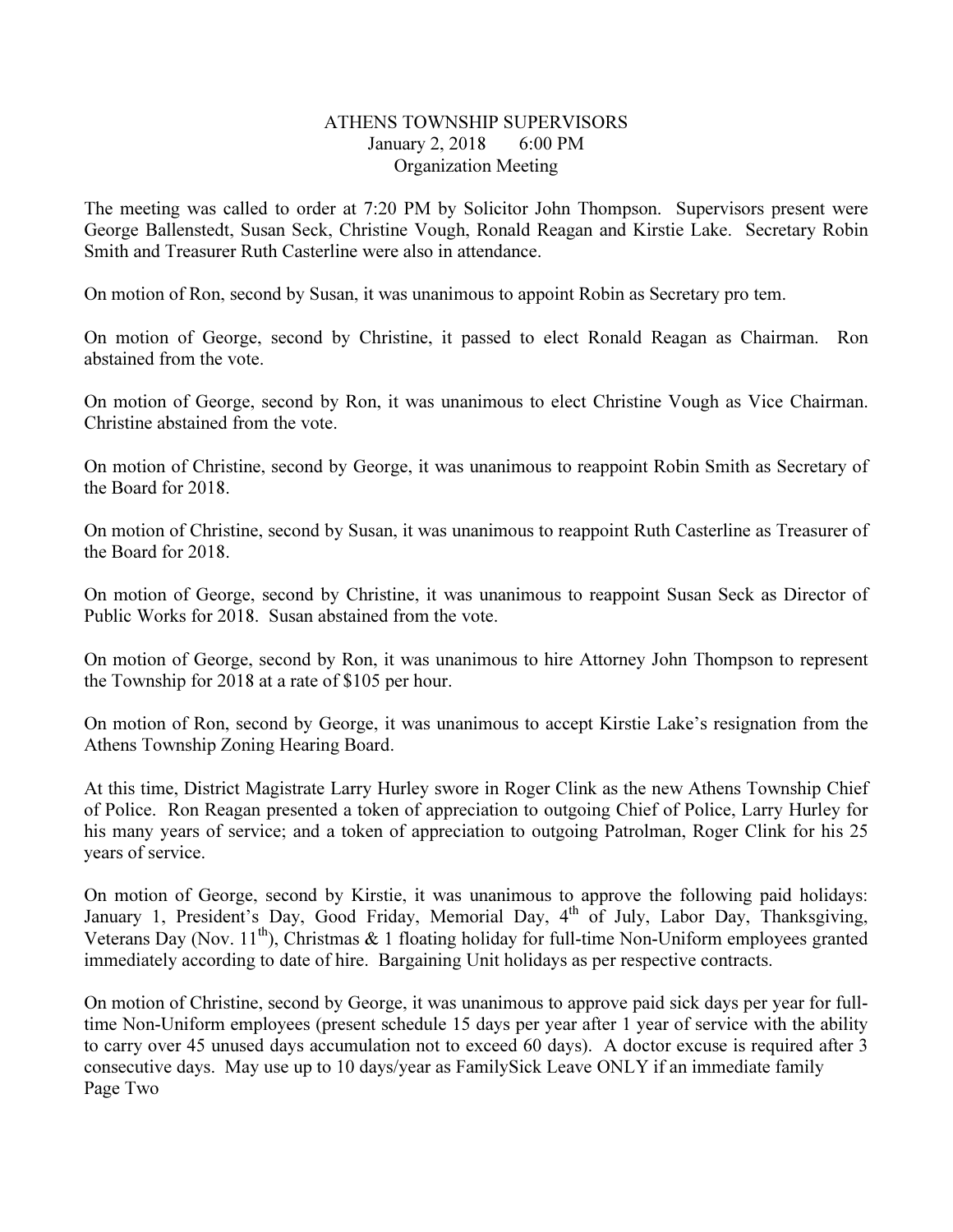Athens Township Supervisors January 2, 2018

member requires hospitalization or care afterwards. Bargaining Unit sick days as per respective contracts.

On motion of George, second by Kirstie, it was unanimous to approve vacation time for full-time Non-Uniform employees: After one year employment - 10 days. After 5 years employment - 15 days. After

six years employment, one vacation day per year of service shall be received up to a maximum of 25 days. No more than 4 weeks can be carried over. Bargaining Unit vacation as per respective contracts.

On motion of Kirstie, second by Ron, it was unanimous to approve time off with pay for bereavement leave for Non-Uniform employees: for the death of husband, wife, children or stepchildren - 5 working days; mother, father, sister or brother - 5 working days; mother-in-law or father-in-law - 5 working days; aunt, uncle, grandparents, grandchild, niece, nephew, brother-in-law, sister-in-law - 3 working days. This leave time is for employee or spouse family member and also includes the death of any 'step-'. Granted immediately after employment. Bargaining Unit bereavement leave as per respective contracts.

On motion of Christine, second by Kirstie, it was unanimous to approve to continue to provide dental and vision coverage for each full-time Non-Uniform employee including the family plan, if applicable, as well as individual and family hospitalization benefits under NYS Teamsters Health and Hospital Fund; to provide short term and long term disability, AD&D and \$75,000 life insurance for police officers through Nationwide; provide short term disability (long term disability and AD&D insurance for police chief, Elaine and Ruth) and life insurance of \$30,000.00 for full-time Non-Uniform employees Bargaining Unit employee insurance as per respective contracts.

On motion of Ron, second by George, it was unanimous to approve 4 personal days for full-time Non-Uniform employees. Granted immediately and prorated according to date of hire. Bargaining Unit employee personal days as per respective contracts.

On motion of Ron, second by Christine, it was unanimous to approve  $\&$  provide the Township Non-Uniform Pension Plan and contribute \$88,507 to it and provide a Police Pension Plan and contribute \$72,832 to it for 2018. The employee will be enrolled immediately upon hiring.

On motion of George, second by Kirstie, it was unanimous to approve that any supervisor in office during 2018 shall be authorized to perform any duties pertaining to Township affairs, whether administrative, road work, etc.

On motion of Susan, second by Christine, it was unanimous to give authority to Chairman of the Board to purchase supplies and small items of equipment without formal approval of the Board; give authority to the Vice Chairman if the Chairman is unavailable; and give authority to the other three supervisors to

Page Three Athens Township Supervisors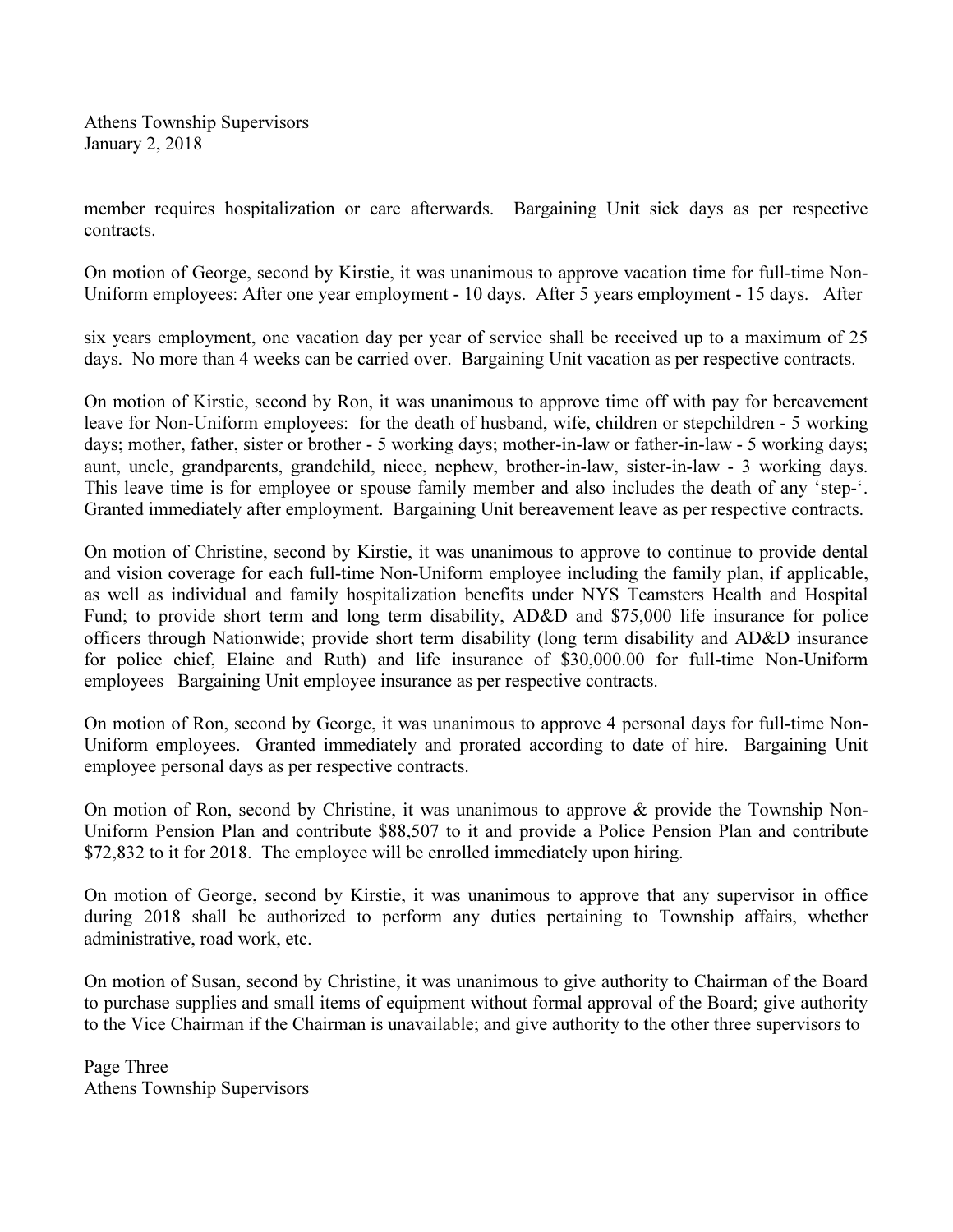January 2, 2018

act in the same capacity in the event of emergency when the Chairman or Vice Chairman are not available.

On motion of Ron, second by George, it was unanimous to appoint Richard Bean as a member of the Vacancy Board for 2018.

Voice of the Residents – none

On motion of Christine, second by Susan, it was unanimous to adopt RESOLUTION 2018-01 designating C & N Bank and M & T Bank as our depositories for 2018.

On motion of Ron, second by Christine, it was unanimous to adopt RESOLUTION 2018-02 appointing Cheryl Wood-Walter and George Ballenstedt as Athens Township's two representatives to the Bradford County Sanitation Committee Appeals Board for 2018.

On motion of Ron, second by Kirstie, it was unanimous to adopt RESOLUTION 2018-03 designating Ruth Casterline as our primary voting delegate and George Ballenstedt as our first alternate voting delegate for the Bradford County TCC.

On motion of Ron, second by George, it was unanimous to approve, sign and execute Chief Clink's Memorandum of Understanding for 2018.

On motion of George, second by Christine, it was unanimous to allow the Treasurer to pay bills during each month that become due or will be discounted before our meeting at the end of each month.

Ruth requested guidance on how to process Randy Harford's retirement since we do not have a new union contract yet for 2018. Discussion was held. On motion of George, second by Ron, it was unanimous to use the  $2015 - 2017$  Public Works contract for the purpose of determining Randy Harford's final retirement payout upon his separation. Susan will call Randy to find out his last day of employment and will get that to Ruth and Robin.

On motion of Ron, second by Kirstie, it was unanimous to have George be the Voting Delegate for the township at the PSATS Conference in Hershey April  $23 - 26$ , 2018, and to give permission to anyone who is interested in going to go.

On motion of Christine, second by Kirstie, it was unanimous to set the mileage reimbursement rate for 2018 at \$.545 per mile as per IRS.

The Board set their meeting with Larry Alderson for Monday, January 8<sup>th</sup> at 6 PM.

Page Four Athens Township Supervisors January 2, 2018